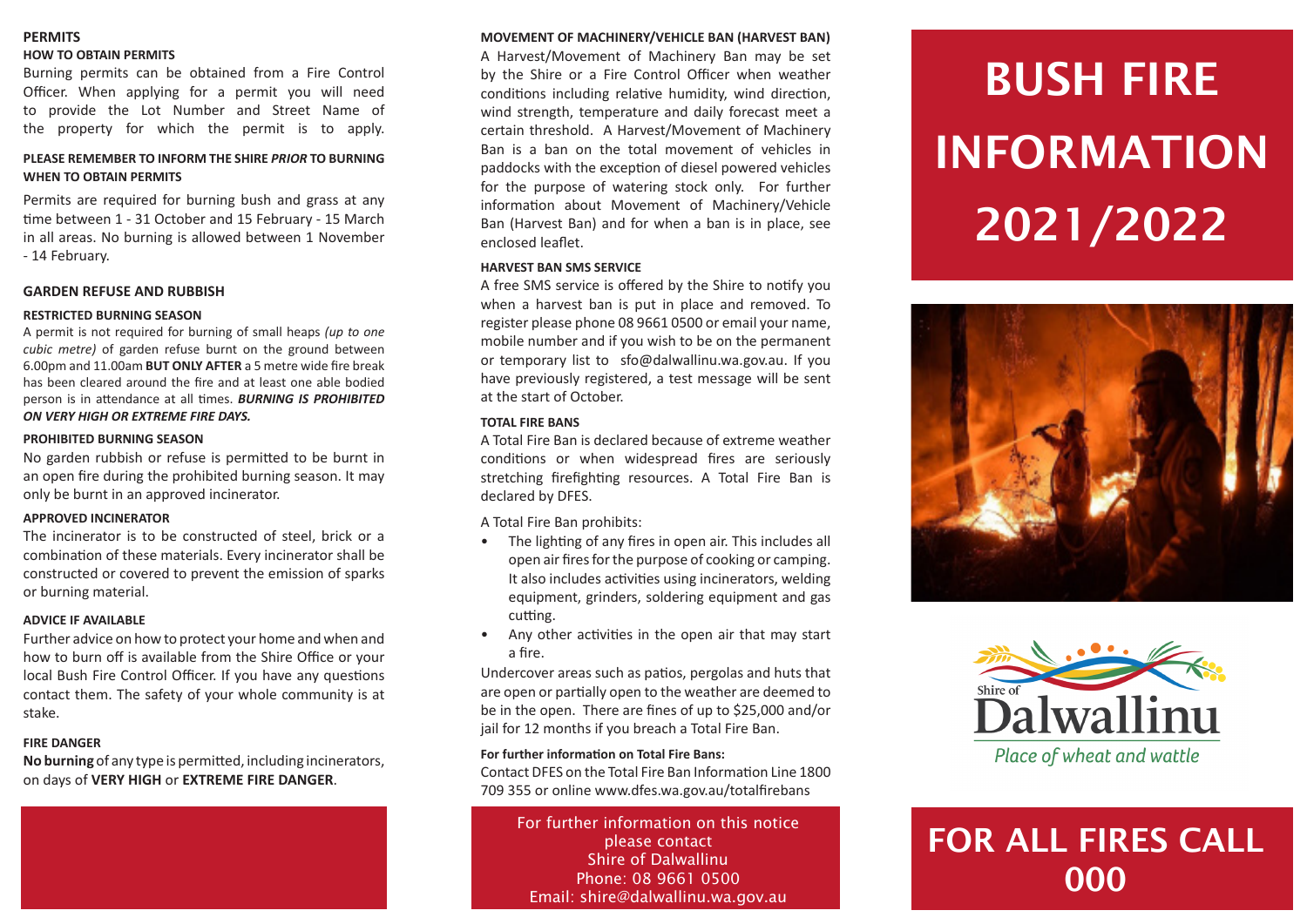**BUSH FIRES ACT (AS AMENDED) SHIRE OF DALWALLINU - FIRE BREAK ORDER**

**A reminder that all firebreaks are to be installed by 1 October. Given the growth of vegetation during winter or spring, early attention will ensure a good result and reduce potential fire hazards.**

**FIREBREAKS** - **NOTICE TO ALL LAND OWNERS AND/OR OCCUPIERS OF LAND IN THE SHIRE OF DALWALLINU**

Pursuant to the powers contained in Section 33 of the above Act, you are required on or before the first (1) day of October and thereafter up to and including the first (1) day of April the following year for ALL land within the Shire of Dalwallinu; or within 14 days of the date of your becoming an owner or occupier of land, to install a firebreak clear of all flammable material in accordance with the following:

Where the area of land is 0.2 hectares or less, all flammable material on the land shall be removed from the whole of the land or slashed to a height not exceeding 7.5 centimetres.

If a property is greater than 0.2 hectares firebreaks are required within 20 metres inside and along the whole of the external boundaries of the said lands owned and occupied by you.

Around and within 20 metres of the perimeter of each building and haystack on such lands so as to completely enclose thereof such a firebreak.

When any such lands adjoin a road within such lands and along the common boundary of such lands and such roads.





**PLEASE NOTE: FIREBREAKS MUST NOT BE LESS THAN TWO POINT FOUR METRES (2.4) IN WIDTH**

In addition to any firebreaks required in paragraphs (1), (2), (3) & (4) herein, you shall clear off all flammable material from the whole of the land occupied by drums used for the storage of flammable liquid, whether the drums contained flammable liquid or not, including any land on which ramps for holding the drums are constructed, and an area outside the land so occupied to a distance of not less than three (3) metres.

If it is considered impractical for any reason to clear or remove flammable material from the land in rural areas as required by this Notice, you may apply to the Council or its Authorised Officer, no later than 15 September for permission to provide firebreaks in alternative positions or take alternative action to abate the fire hazards on the land. If permission is not granted by Council or it's duly Authorised Officer, you are to comply with the requirements of this Notice.

Flammable material is defined for the purposes of this Notice to include bush, dry grass, timber, boxes, cartons, paper and similar flammable materials, rubbish and also any combustible matters, but does not include green standing trees or growing bushes and plants in gardens or lawns.

The penalty for failing to comply with this Notice is a fine not exceeding \$5,000 and a person in default is liable, whether prosecuted or not, to pay the cost of performing the work directed by this Notice if it is not carried out by the owner or occupier by the date required by this Notice. If the requirements of

this Notice are carried out by burning, such burning must be in accordance with the relevant provisions of the Bush Fires Act.

#### **URBAN RURAL**

1. If a property is 0.2 hectares or less, it is to be cleared of all flammable material or slashed to a height not exceeding 7.5cm.

2. If a property is greater than 0.2 hectares, firebreaks required as per rural requirements.

3. Firebreaks two point four metres (2.4) wide around block or property boundaries, all buildings and haystacks. 4. All flammable material to be cleared:

> For three (3) metres around fuel drum storage From all property less than 1/2 acre (0.20ha)

### **FIREBREAKS MUST BE INSTALLED AND MAINTAINED AND CLEARED OF FLAMMABLE MATERIAL UP TO AND INCLUDING 1 APRIL.**

If a firebreak is impractical along your boundary for environmental or other reasons, notify the Shire by September 15 to obtain permission for firebreaks in alternative positions or of a different nature.

**THE PURPOSE OF FIREBREAKS IS TO STOP FIRE SPREADING, TO ALLOW ENTRY FOR FIRE FIGHTING VEHICLES AND TO PROVIDE A BREAK FROM WHICH BACK BURNING CAN TAKE PLACE TO CONTROL A FIRE.**

### **PENALTIES**

Failure to comply with the Bush Fire Act 1954 can result in fines ranging from \$100 to \$25,000 or imprisonment.